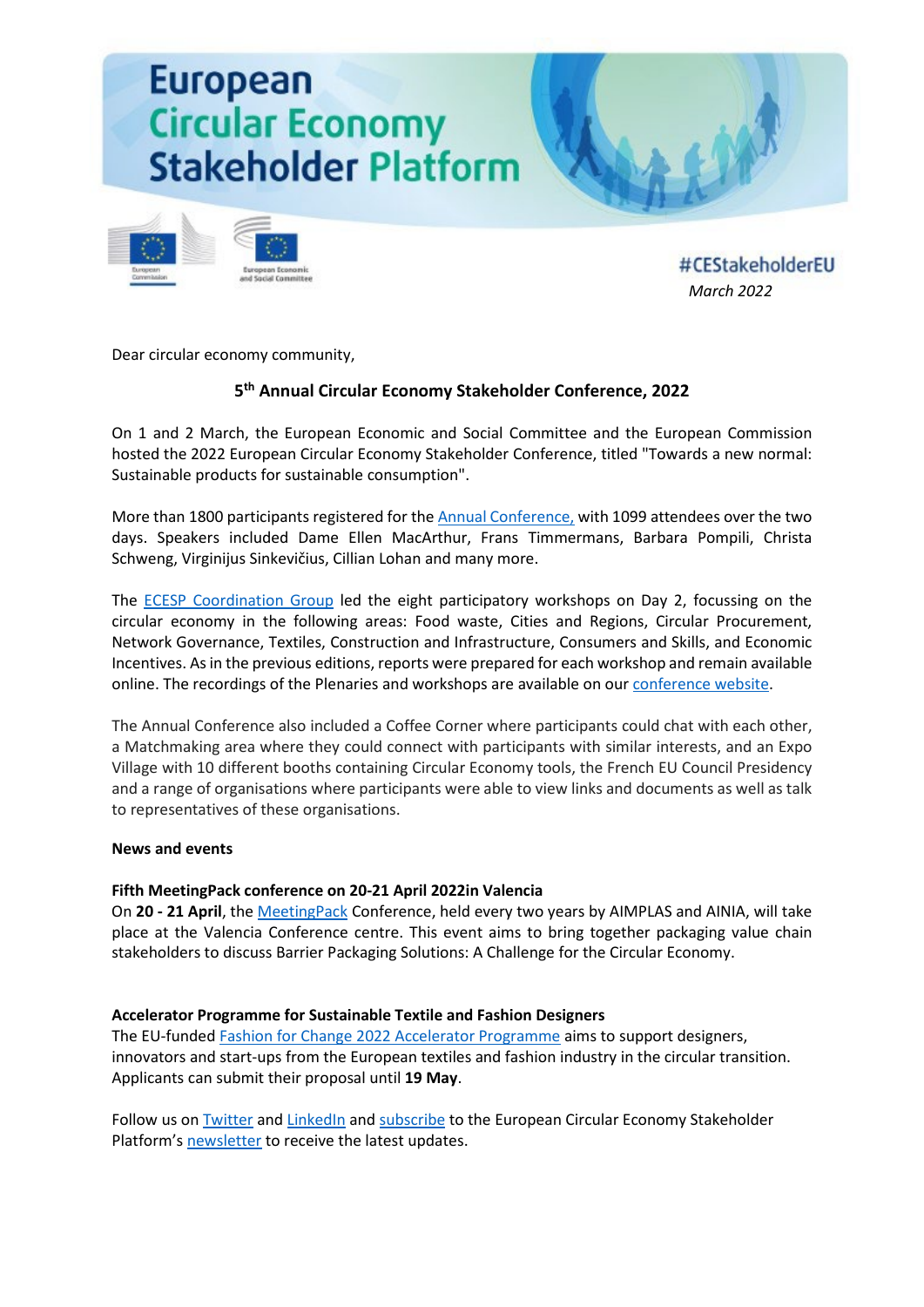#### **#EUCircularTalks**

Save the date for the first **#EUCircularTalk** of the year 2022 – with many more to come! **5 April:** Together for Circular Packaging – [Learnings from the Consumer Insight Action Panel's](https://circulareconomy.europa.eu/platform/en/eu-circular-talks)  [Packaging Club](https://circulareconomy.europa.eu/platform/en/eu-circular-talks) (CSCP)

Did you participate in any of our #EUCircularTalksin 2021? We want to hear from you! Fill in the survey [here.](https://ec.europa.eu/eusurvey/runner/evaluation-eucirculartalks) You can read the [final reports](https://circulareconomy.europa.eu/platform/en/eu-circular-talks) of #EUCircularTalks or watch the [recordings,](https://www.youtube.com/channel/UC7c7LwM1A4FZ8XauZEqQRlA) and feel free to join the online [discussion!](https://www.linkedin.com/search/results/groups/?keywords=%23eucirculartalks&origin=SWITCH_SEARCH_VERTICAL)

More about [news and events](https://circulareconomy.europa.eu/platform/en/news-and-events)

#### **Knowledge and strategies**

#### **Circular public procurement: a framework for cities**

The **Ellen MacArthur** Foundation published [a guide](https://circulareconomy.europa.eu/platform/en/knowledge/circular-public-procurement-framework-cities) to help practitioners in a city government to adopt a more circular approach to public procurement. As public procurement processes differ between cities, this guide provides an overarching framework that should be adapted to the local context and the realities of each city.

#### **The Circular Economy and Green Jobs in the EU and Beyond**

This [book,](https://circulareconomy.europa.eu/platform/en/knowledge/circular-economy-and-green-jobs-eu-and-beyond) published by the Foundation For European Progressive Studies, offers clarification in the meaning and implications of Circular Economy across different contexts. Particular emphasis is placed on the implications for jobs and different business models as well as on questions of equity.

More about [knowledge](https://circulareconomy.europa.eu/platform/en/knowledge) and [strategies](https://circulareconomy.europa.eu/platform/en/strategies)

#### **Good practices**

#### **Laboratorio Cartiera: leather and a social conscience!**

The Italian [Cartiera](https://circulareconomy.europa.eu/platform/en/good-practices/laboratorio-cartiera-leather-and-social-conscience) is an ethical fashion workshop that makes leather and fabric items, promoting a Circular Economy process through upcycling techniques. They also offer pathways for employment and integration of disadvantaged people.

#### **Wegozero: mapping businesses with zero waste potential in Europe**

The zero waste consultancy [wegozero](https://circulareconomy.europa.eu/platform/en/good-practices/wegozero-mapping-businesses-zero-waste-potential-europe) has mapped more than 1000 businesses with zero waste potential in four European cities (Amsterdam, Athens, Berlin and Budapest). They inform people which businesses in their city are sustainable and geared towards circular thinking.

More about [good practices](https://circulareconomy.europa.eu/platform/en/good-practices)

#### **Circular updates from the European Commission**

# **Promoting a greener choice: EU Ecolabel turns 30**

On **23 March 2022**, the EU Ecolabel officially turned 30 years old. With over 80 000 goods and services awarded the label across 24 product groups, the EU Ecolabel is widely recognised across Europe. Have a look at the [many activities](https://circulareconomy.europa.eu/platform/en/news-and-events/all-news/promoting-greener-choice-eu-ecolabel-turns-30) that are planned to commemorate the achievements of the Ecolabel, continuously inspiring consumers, businesses and retailers to lead a more sustainable lifestyle.